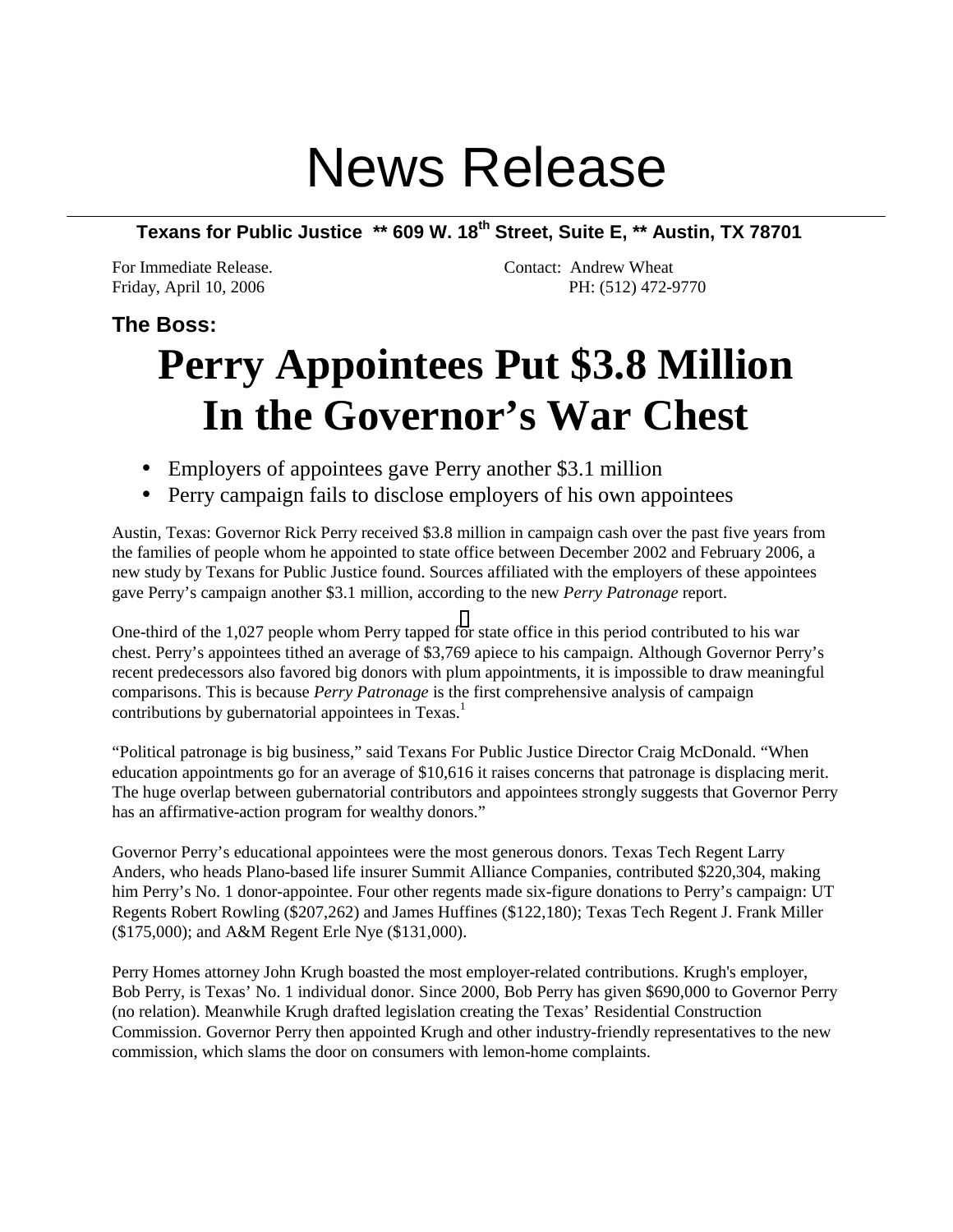<span id="page-1-0"></span>The timing of these donor-appointee contributions ran the gamut, with some appointees contributing preappointment, some post-appointment and many giving before and after Perry picked them. Oddly, Perry's campaign contribution reports repeatedly failed to disclose the employers of large donors whom he already had appointed to state office. This occurred despite the fact he previously had reported this information in press releases announcing gubernatorial appointments, and despite a 2003 law that requires campaigns to use their "best efforts" to disclose this information for donors of \$500 or more.

Perry's campaign reported that it exhausted its "best efforts" trying to identify the employer of William F. Scott of Nederland, for example, after he gave the governor \$20,000 in May 2004. Yet when Governor Perry appointed Scott to the Jefferson and Orange County Pilot Commission six months earlier, the governor's office issued a press release that clearly identified Scott as Chair and CEO of Trans-Global Solutions shipping company.

"The governor's failure to disclose legally required information about large donors whom he already appointed to state office suggests that he does not take seriously a campaign disclosure reform that he personally signed into law three years ago," said Texans For Public Justice Research Director Andrew Wheat.

###

**Texans for Public Justice** is a non-profit, non-partisan research and advocacy organization that tracks the role of money in Texas politics.